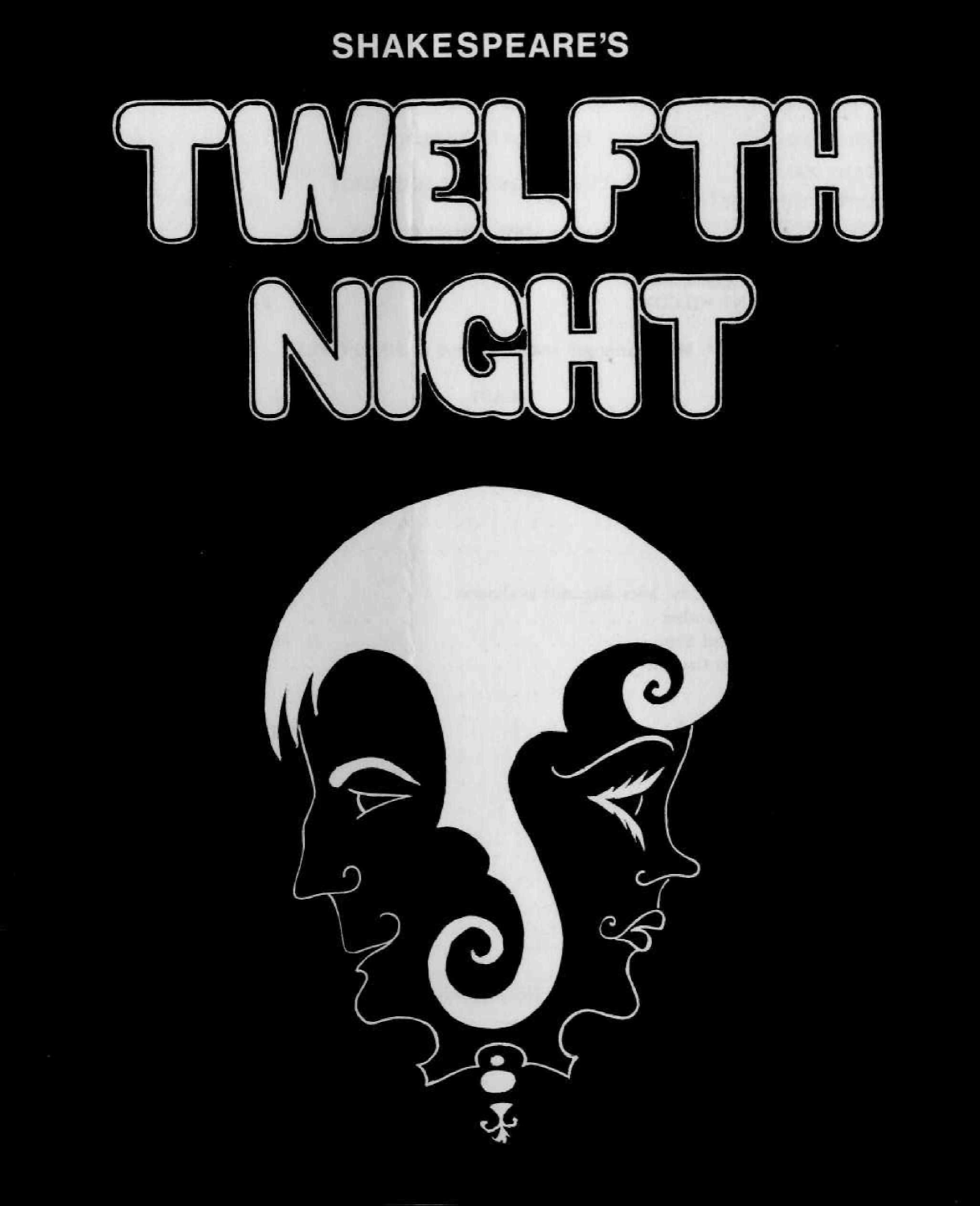### PRODUCTION STAFF

| Associate Technical Director et al., and a series are a series of the series of the IAN PRATT |                        |
|-----------------------------------------------------------------------------------------------|------------------------|
|                                                                                               |                        |
|                                                                                               |                        |
|                                                                                               |                        |
|                                                                                               | <b>RICHARD SPENCER</b> |
|                                                                                               | <b>SHERRY DARCUS</b>   |
|                                                                                               |                        |
|                                                                                               | <b>MARGE GORDON</b>    |
|                                                                                               |                        |
|                                                                                               | <b>JANE LAIDLAW</b>    |
|                                                                                               | <b>TERRY SHAW</b>      |
|                                                                                               | <b>ALAN BARRY</b>      |
|                                                                                               |                        |
|                                                                                               |                        |
|                                                                                               |                        |
|                                                                                               |                        |
|                                                                                               | <b>BRIAN TWERDUN</b>   |
|                                                                                               | PAUL BLANEY            |
|                                                                                               |                        |
|                                                                                               |                        |
|                                                                                               |                        |
|                                                                                               |                        |
|                                                                                               | <b>DAVID DICK</b>      |
|                                                                                               | <b>TINA SCHULHOF</b>   |
|                                                                                               |                        |
|                                                                                               | JOHN BROCKINGTON       |
|                                                                                               |                        |

**TWELFTH NIGHT or WHAT YOU WILL** 

by William Shakespeare

Music Composed by **GALT McDERMOT** 

Directed by **JOHN BROCKINGTON** 

Setting and Lighting Designed By **RICHARD KENT WILCOX** 

Costumes Designed By **KURT WILHELM** 

Music Arranged and Conducted by; **JOHN OWEN** 

# **CAST**

| Gentlemen Attending on Orsino<br>Valentine $\lambda$                                                                                                                                                                                                                                               |  |
|----------------------------------------------------------------------------------------------------------------------------------------------------------------------------------------------------------------------------------------------------------------------------------------------------|--|
| <b>Curio</b>                                                                                                                                                                                                                                                                                       |  |
| $\cdots$ KENNETH RYAN<br><b>First Officer</b>                                                                                                                                                                                                                                                      |  |
|                                                                                                                                                                                                                                                                                                    |  |
|                                                                                                                                                                                                                                                                                                    |  |
| Viola, A Shipwrecked Lady, later disguised as Cesario LARRY LILLO                                                                                                                                                                                                                                  |  |
|                                                                                                                                                                                                                                                                                                    |  |
|                                                                                                                                                                                                                                                                                                    |  |
| Antonio, Another Sea Captain (Albert 2018) And Contact Albert 2018 (ALAN GUY                                                                                                                                                                                                                       |  |
| Sailor $\mathbb{P}^1$ , $\mathbb{P}^1$ , $\mathbb{P}^1$ , $\mathbb{P}^1$ , $\mathbb{P}^1$ , $\mathbb{P}^1$ , $\mathbb{P}^1$ , $\mathbb{P}^1$ , $\mathbb{P}^1$ , $\mathbb{P}^1$ , $\mathbb{P}^1$ , $\mathbb{P}^1$ , $\mathbb{P}^1$ , $\mathbb{P}^1$ , $\mathbb{P}^1$ , $\mathbb{P}^1$ , $\mathbb{P$ |  |
|                                                                                                                                                                                                                                                                                                    |  |
| Olivia, A Countess and Alberta Alberta Alberta Alberta Alberta Alberta Alberta Alberta Alberta Alberta Alberta A                                                                                                                                                                                   |  |
|                                                                                                                                                                                                                                                                                                    |  |
|                                                                                                                                                                                                                                                                                                    |  |
|                                                                                                                                                                                                                                                                                                    |  |
|                                                                                                                                                                                                                                                                                                    |  |
| Feste, Her Jester $\ldots$ , $\ldots$ , $\ldots$ , $\ldots$ , $\ldots$ , $\ldots$ , $\ldots$ . $\ldots$ VICTOR YOUNG                                                                                                                                                                               |  |
|                                                                                                                                                                                                                                                                                                    |  |
|                                                                                                                                                                                                                                                                                                    |  |
| Lady Attendant (2002) 2014 12: 2014 12: 2014 12: 2015 12: 2016 12: 2016 12: 2016 12: 2016 12: 2016 12: 2016 12: 2016 12: 2016 12: 2016 12: 2016 12: 2016 12: 2016 12: 2016 12: 2016 12: 2016 12: 2016 12: 2016 12: 2016 12: 20                                                                     |  |
|                                                                                                                                                                                                                                                                                                    |  |

SCENE: ILLYRIA

*There Will Be One Intermission Of Fifteen Minutes* 

*'Appearing by permission of Actors' Equity Association* 

Frederic Wood Theatre - TWELFTH NIGHT - November 13th to 25th  $T$ OTPI

Hairstyles by Marcus of **The Vikings**